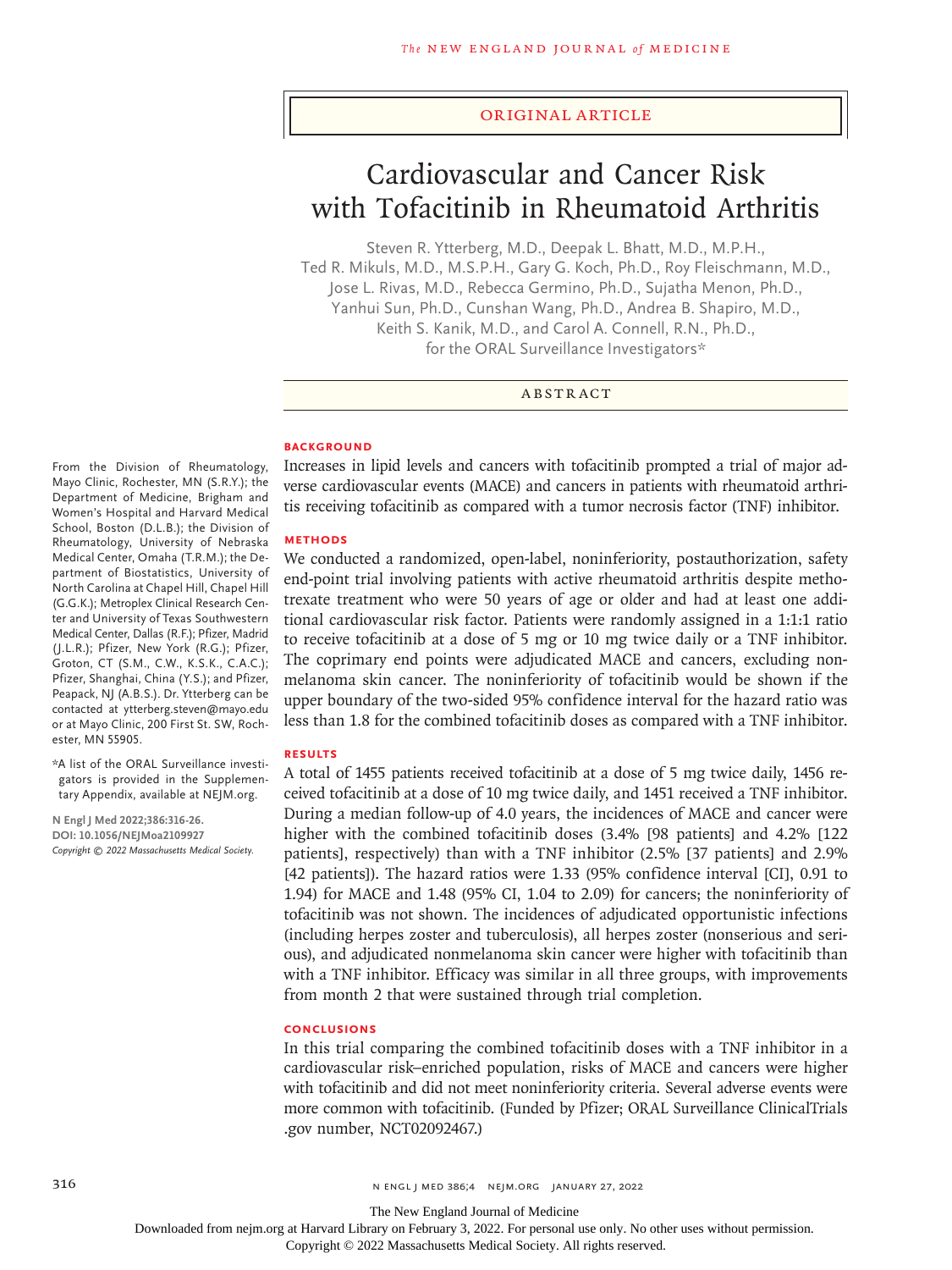HEUMATOID ARTHRITIS IS A SYSTEMIC,<br>chronic, immune-mediated inflammato-<br>ry disorder.<sup>1</sup> Treatments include conven-<br>tional synthetic disease-modifying antirheumatchronic, immune-mediated inflammatory disorder.<sup>1</sup> Treatments include conventional synthetic disease-modifying antirheumatic drugs (DMARDs); biologic DMARDs, such as tumor necrosis factor (TNF) inhibitors; and targeted synthetic DMARDs.<sup>2,3</sup> However, these drugs are associated with potentially serious adverse events.4-11

Tofacitinib is a targeted synthetic DMARD that selectively inhibits Janus kinase (JAK)1, JAK3, and, to a lesser extent, JAK2<sup>12,13</sup> and is approved for the treatment of rheumatoid arthritis by the Food and Drug Administration (FDA) at doses of 5 mg twice daily or 11 mg once daily (extended-release formulation). During drug development, increases in serum lipid levels and the incidence of cancers, including lymphoma, were observed,<sup>14-16</sup> which prompted the FDA to require a prospective, head-to-head safety trial comparing tofacitinib with TNF inhibitors.

We report results from the Oral Rheumatoid Arthritis Trial (ORAL) Surveillance, a randomized, postauthorization, noninferiority trial evaluating the safety and efficacy of tofacitinib as compared with a TNF inhibitor in patients with rheumatoid arthritis who were 50 years of age or older and had at least one additional cardiovascular risk factor. This noninferiority trial assessed the hypothesis that the risk of major adverse cardiovascular events (MACE) or cancers, excluding nonmelanoma skin cancer, would not be at least 1.8 times higher with tofacitinib (combined doses of 5 mg and 10 mg twice daily) than with a TNF inhibitor in this patient population.

## METHODS

## **Patients**

We enrolled patients with active rheumatoid arthritis despite methotrexate treatment who were 50 years of age or older and had at least one additional cardiovascular risk factor (current cigarette smoker, hypertension, high-density lipoprotein cholesterol level of <40 mg per deciliter, diabetes mellitus, family history of premature coronary heart disease, extraarticular rheumatoid arthritis, or history of coronary artery disease). A key exclusion criteria was current or previous cancer, except adequately treated nonmelanoma skin cancer. Full eligibility criteria are provided in the Supplementary Appendix, available with the full text of this article at NEJM.org.

# **Trial Design**

ORAL Surveillance was a randomized, open-label, noninferiority, phase 3b–4 safety end-point trial. Patients were randomly assigned in a 1:1:1 ratio, with the use of an automated Web and telephone system, to receive open-label oral tofacitinib at a dose of 5 mg or 10 mg twice daily or a subcutaneous TNF inhibitor (adalimumab at a dose of 40 mg every 2 weeks [in North America, including the United States, Puerto Rico, and Canada] or etanercept at a dose of 50 mg once weekly [in the rest of the world]); background methotrexate was continued, unless modification was clinically indicated. Details of concomitant rheumatoid arthritis medications are provided in the Supplementary Appendix. Patients could discontinue the trial drug for less than 2 months for safety issues. All the patients, including those who permanently discontinued the trial drug, were asked to continue to participate in the trial through its completion.

The first patient was enrolled in March 2014. In February 2019, the tofacitinib dose of 10 mg twice daily was reduced to 5 mg twice daily after the data and safety monitoring board noted a higher frequency of pulmonary embolism among patients receiving tofacitinib at a dose of 10 mg twice daily than among those receiving a TNF inhibitor. In addition, the board noted a higher mortality with tofacitinib at a dose of 10 mg twice daily than with tofacitinib at a dose of 5 mg twice daily or with a TNF inhibitor.

#### **Trial Oversight**

The trial was conducted in compliance with the Declaration of Helsinki, the Good Clinical Practice guidelines of the International Council for Harmonisation, and local regulations. Patients provided written, informed consent. The protocol, amendments, and consent documentation were approved by the institutional review board or independent ethics committee at each center. The protocol and statistical analysis plan are available at NEJM.org.

The trial was sponsored by Pfizer, which provided the trial medication. Sponsor employees and the academic authors designed the trial with the FDA. An external steering committee whose members were unaware of the trial-group assign-



*A Quick Take is available at NEJM.org*

The New England Journal of Medicine

Downloaded from nejm.org at Harvard Library on February 3, 2022. For personal use only. No other uses without permission.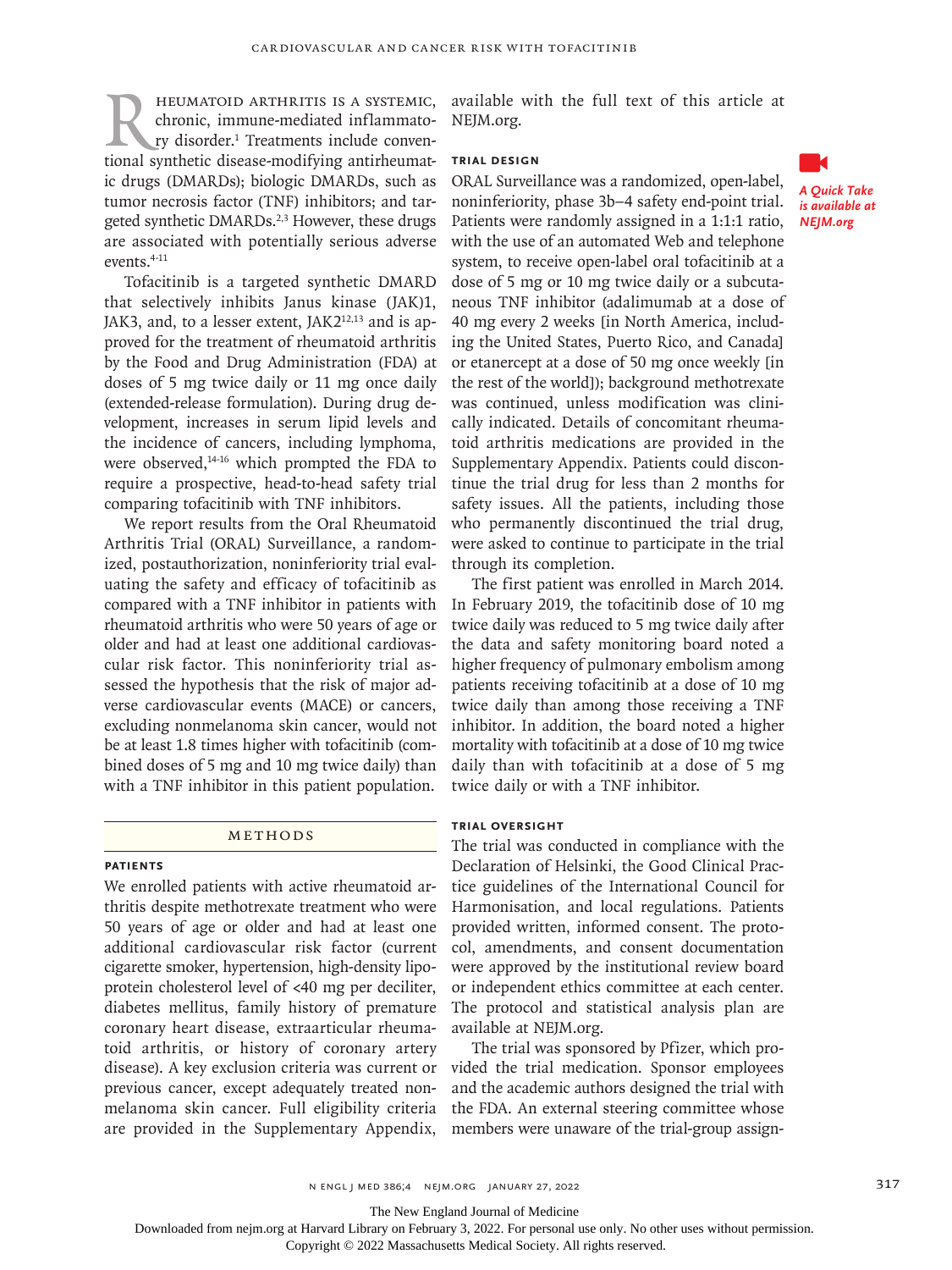ments oversaw the conduct of the trial. An external data and safety monitoring board whose members were aware of the trial-group assignments provided recommendations on trial-conduct alterations to the steering committee and sponsor on the basis of ongoing safety monitoring. External committees adjudicated the coprimary end points and other adverse events of special interest (see the Supplementary Appendix). A contract research organization (ICON) collected the data, and sponsor employees and the academic authors analyzed and interpreted the data and vouch for its completeness and accuracy. The first draft of the manuscript was written by the academic authors without input from the sponsor or other writers. Editorial support was subsequently provided by CMC Connect and funded by Pfizer.

## **Trial End Points**

The coprimary end points were adjudicated MACE (death from cardiovascular causes, nonfatal myocardial infarction, or nonfatal stroke) and cancers, excluding nonmelanoma skin cancer. Secondary safety end points included adverse events of special interest (serious infections; adjudicated opportunistic infections, including herpes zoster and tuberculosis; all herpes zoster [nonserious and serious]; adjudicated hepatic events; adjudicated nonmelanoma skin cancer; adjudicated deaths from any cause; adjudicated venous thromboembolism, including deep-vein thrombosis and pulmonary embolism; all arterial thromboembolism; and adjudicated cardiovascular events other than MACE), all adverse events, serious adverse events, clinically significant laboratory abnormalities, adverse events leading to permanent or temporary discontinuations of a trial medication, serum lipid levels, and blood pressure levels. Additional adverse events of special interest included adjudicated interstitial lung disease and adjudicated gastrointestinal perforations.

Secondary efficacy end points and patientreported outcomes, including the change from baseline in the Simplified Disease Activity Index (SDAI) score17-19 and the Health Assessment Questionnaire–Disability Index (HAQ-DI) score<sup>20</sup> and the percentages of patients with SDAIdefined low disease activity (score of  $\leq 11$ )<sup>21</sup> and

baseline and scheduled follow-up visits. All secondary efficacy end points and patient-reported outcomes are listed in the protocol. Adverse events were recorded on the adverse-event casereport form and presented according to the system organ class and preferred terms in the *Medical Dictionary for Regulatory Activities*, version 23.1. (For details on the trial end points, see the Supplementary Appendix.)

# **Statistical Analysis**

We calculated that approximately 4000 patients, with 1500 or more patients completing 3 years of follow-up, were required to achieve the prespecified number of events: 103 MACE and 138 cancers to achieve 80% and 90% power, respectively, assuming that the rates were 1.0 and 1.1 events per 100 patient-years, respectively. (For details, see the Supplementary Appendix.) The estimated trial duration was 5 years.

Hazard ratios for each tofacitinib dose relative to a TNF inhibitor were estimated, with twosided 95% confidence intervals, based on two Cox proportional-hazards models (for comparing the combined tofacitinib doses with a TNF inhibitor and for pairwise comparisons among treatment groups), with treatment as the covariate. Noninferiority would be shown if the upper limit of the two-sided 95% confidence interval for the hazard ratio was less than 1.8 for the combined tofacitinib doses as compared with a TNF inhibitor (primary comparison) or less than 2.0 for tofacitinib at a dose of 10 mg twice daily as compared with a dose of 5 mg twice daily (secondary comparison).<sup>22</sup> Crude incidence rates were expressed in patients with first events per 100 patient-years, with two-sided 95% confidence intervals.23 According to the protocol, no multiplicity adjustments were applied. P values, without adjustment for multiplicity, were produced for the coprimary end points (post hoc).

remission (score of  $\leq 3.3$ ),<sup>21</sup> were assessed at the treatment period included the time after Safety end points were analyzed in the safety analysis population, which included all the patients who had undergone randomization and received at least one dose of a trial drug. Patients were analyzed in their originally assigned group, including those required to switch the tofacitinib dose from 10 mg twice daily to 5 mg twice daily in February 2019. In the group assigned to receive tofacitinib at a dose of 10 mg twice daily,

The New England Journal of Medicine

Downloaded from nejm.org at Harvard Library on February 3, 2022. For personal use only. No other uses without permission.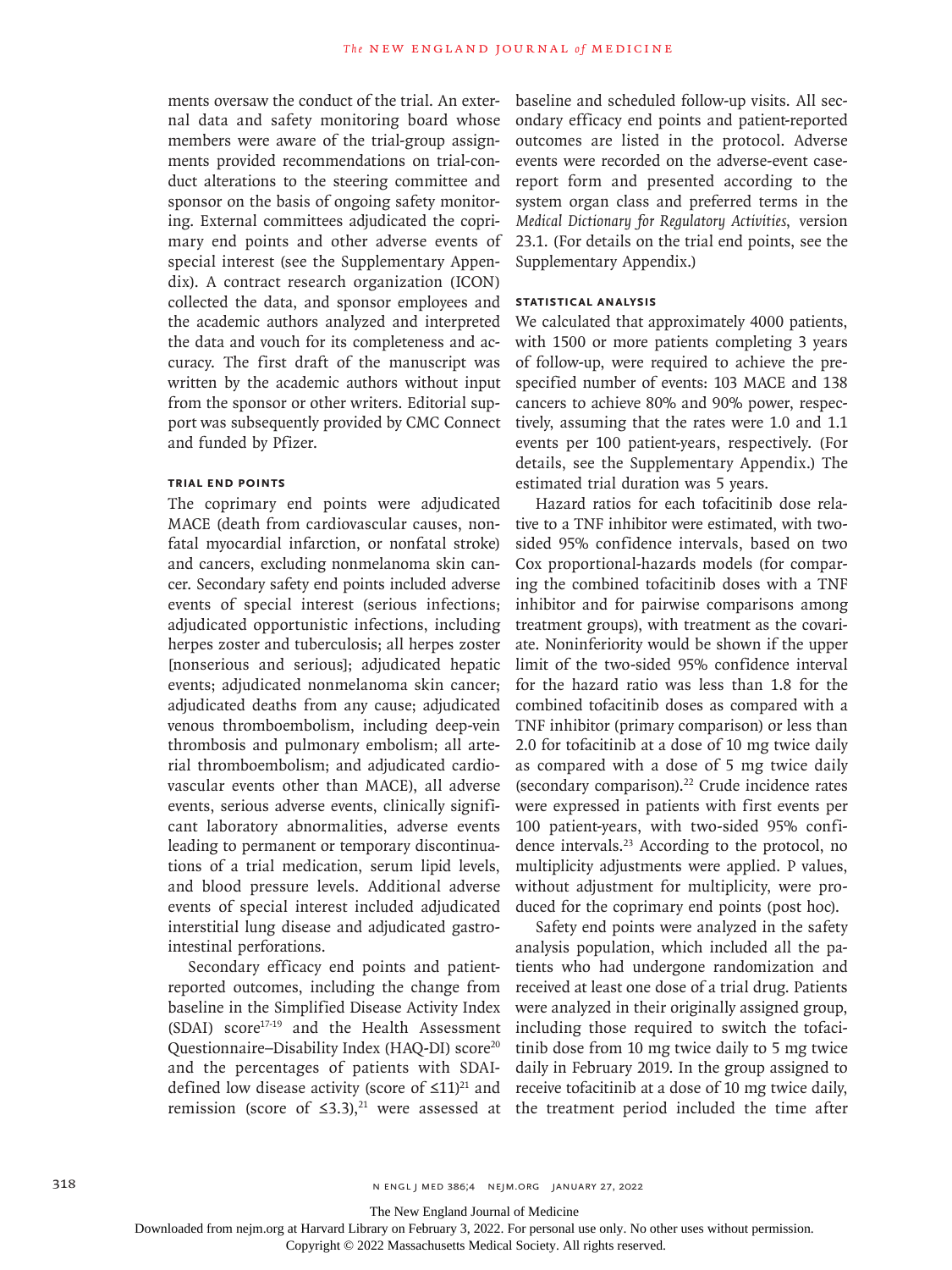patients had been switched to 5 mg twice daily. For MACE, the primary censoring time was the 60-day on-treatment time, defined as the time from the first dose of a trial drug until the end of the risk period (i.e., last contact date or last trial dose plus 60 days, whichever was earliest). For cancers, the primary censoring time was total time, defined as the time from the first dose of a trial drug until the last contact date. The last contact date was the latest of the following: the start date of an adverse event, the end date of an adverse event, the date of the last trial visit, the withdrawal date, the telephonecontact date, or the date of death.

The number needed to harm was calculated post hoc for each tofacitinib dose. It was defined as the reciprocal of the difference in incidence rates between tofacitinib and a TNF inhibitor and interpreted as the number of patient-years of exposure to tofacitinib required to have one additional adverse event, relative to a TNF inhibitor.24 Additional details of secondary safety and efficacy end points, the efficacy population, subgroup analyses, supportive and sensitivity analyses for the coprimary end points (including analyses with data censored after patients had switched the tofacitinib dose from 10 mg twice daily to 5 mg twice daily in February 2019), and supportive analyses for the efficacy end points are provided in the Supplementary Appendix.

#### **RESULTS**

#### **Patients**

The trial was conducted at 323 sites in 30 countries from March 2014 through July 2020. Of 6559 patients screened, 4362 underwent randomization and received a trial drug: 1455 received tofacitinib at a dose of 5 mg twice daily, 1456 received tofacitinib at a dose of 10 mg twice daily, and 1451 received a TNF inhibitor (Fig. S1 in the Supplementary Appendix). Patients received tofacitinib at a dose of 5 mg or 10 mg twice daily or a TNF inhibitor for 5073.49, 4773.41, or 4940.72 patient-years, respectively, up to the last dose of a trial treatment, with a mean (±SD) duration of treatment of 41.14±17.48, 38.53±18.76, and 40.24±18.04 months (Table S1). The demographic and clinical characteristics of the patients at baseline were generally similar across trial groups (Tables 1 and S2). At base-

line, 31.0% of the patients were 65 years of age or older, the mean disease duration was more than 10 years, and 48.2% of the patients had ever smoked.

# **Primary End Points** *Adjudicated MACE*

During a median follow-up of 4.0 years, the incidence of MACE was higher with the combined tofacitinib doses (3.4%; 98 patients) than with a TNF inhibitor (2.5%; 37 patients). Noninferiority was not shown for the combined tofacitinib doses as compared with a TNF inhibitor (hazard ratio, 1.33; 95% confidence interval [CI], 0.91 to 1.94), because the upper boundary of the 95% confidence interval was more than 1.8 (Fig. 1A). In comparisons between tofacitinib doses, noninferiority was shown for tofacitinib at a dose of 10 mg twice daily as compared with 5 mg twice daily (hazard ratio, 1.15; 95% CI, 0.77 to 1.71), because the upper boundary of the 95% confidence interval was less than 2.0. MACE incidence rates are reported in Figure 1B. Per-protocol analyses and analyses that accounted for competing risks supported the findings of the primary and secondary comparisons (Fig. S2A and S2B and Table S3). Sensitivity analyses with follow-up censored after patients receiving tofacitinib at a dose of 10 mg twice daily had been switched to 5 mg twice daily supported the findings of the primary comparison, and noninferiority was not shown for tofacitinib at a dose of 10 mg twice daily as compared with 5 mg twice daily (Fig. S3A and S3B). The most common cases of MACE were nonfatal myocardial infarction with tofacitinib and nonfatal stroke with a TNF inhibitor.

Over a period of 5.5 years, the cumulative estimated probability of MACE was 5.8% with the combined tofacitinib doses and 4.3% with a TNF inhibitor (Fig. S4A). The cumulative estimated probability of nonfatal myocardial infarction was 2.2% and 0.7%, respectively (Fig. S4B).

In subgroup analyses, the incidence rates of MACE were higher across trial groups among patients 65 years of age or older than among those younger than 65 years of age and higher with both tofacitinib doses than with a TNF inhibitor among patients 65 years of age or older (Fig. S5A and S5B). Incidence rates were also higher among patients in North America than

n engl j med 386;4 nejm.org January 27, 2022 319

The New England Journal of Medicine

Downloaded from nejm.org at Harvard Library on February 3, 2022. For personal use only. No other uses without permission.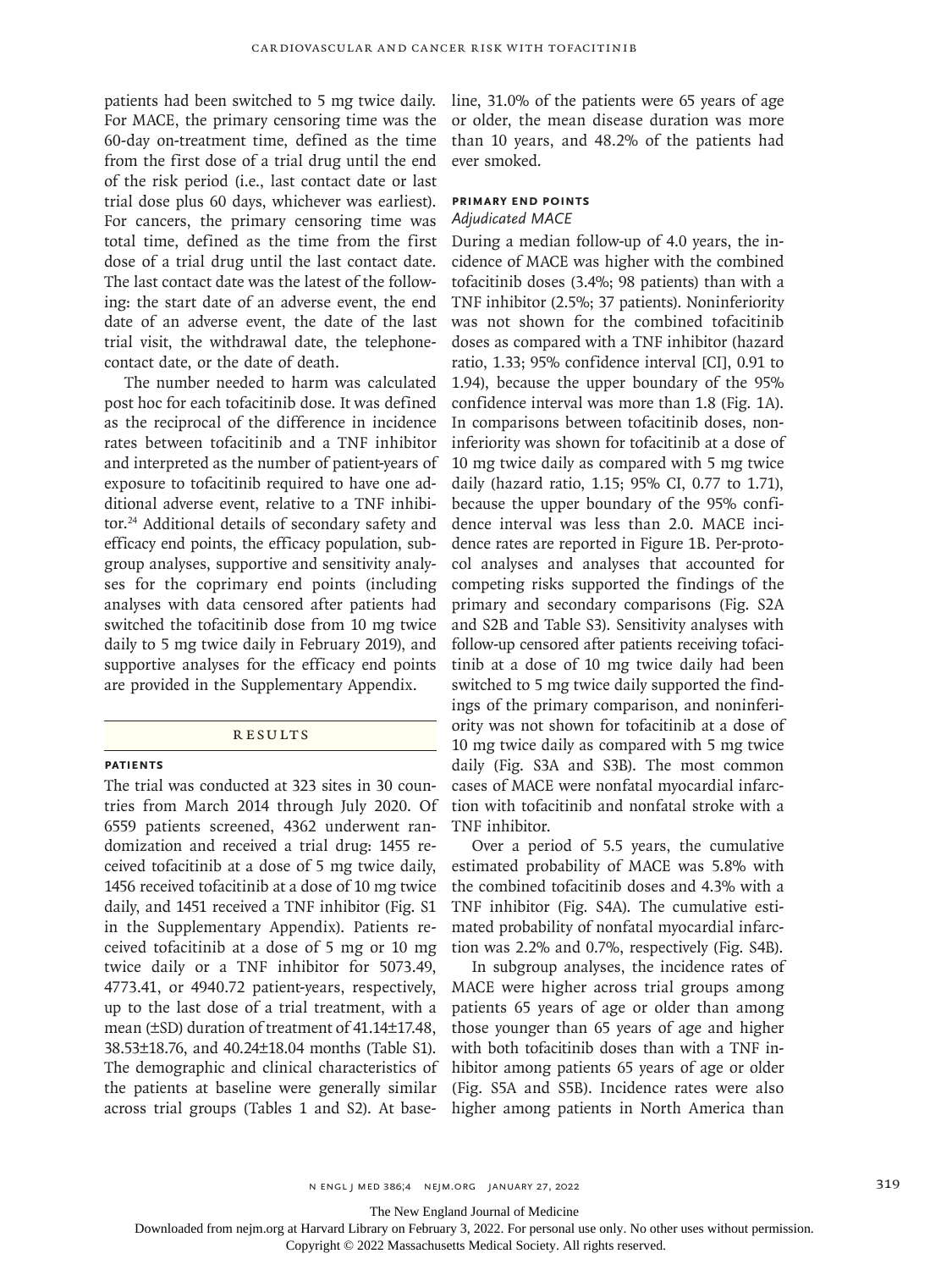| Table 1. Demographic and Clinical Characteristics of the Patients at Baseline (Safety Analysis Population).* |                                                         |                                                          |                                      |                       |  |  |  |
|--------------------------------------------------------------------------------------------------------------|---------------------------------------------------------|----------------------------------------------------------|--------------------------------------|-----------------------|--|--|--|
| Characteristic                                                                                               | Tofacitinib, 5 mg<br><b>Twice Daily</b><br>$(N = 1455)$ | Tofacitinib, 10 mg<br><b>Twice Daily</b><br>$(N = 1456)$ | <b>TNF Inhibitor</b><br>$(N = 1451)$ | Total<br>$(N = 4362)$ |  |  |  |
| Age                                                                                                          |                                                         |                                                          |                                      |                       |  |  |  |
| $Mean - yr$                                                                                                  | $60.8 + 6.8$                                            | $61.4 \pm 7.1$                                           | $61.3 \pm 7.5$                       | $61.2 \pm 7.1$        |  |  |  |
| ≥65 yr — no. (%)                                                                                             | 413 (28.4)                                              | 478 (32.8)                                               | 462 (31.8)                           | 1353 (31.0)           |  |  |  |
| Female sex - no. (%)                                                                                         | 1169 (80.3)                                             | 1124 (77.2)                                              | 1117 (77.0)                          | 3410 (78.2)           |  |  |  |
| Race - no. (%):                                                                                              |                                                         |                                                          |                                      |                       |  |  |  |
| White                                                                                                        | 1128 (77.5)                                             | 1126 (77.3)                                              | 1099 (75.7)                          | 3353 (76.9)           |  |  |  |
| <b>Black</b>                                                                                                 | 63(4.3)                                                 | 65(4.5)                                                  | 83(5.7)                              | 211(4.8)              |  |  |  |
| Asian                                                                                                        | 65 $(4.5)$                                              | 56 (3.8)                                                 | 55(3.8)                              | 176 (4.0)             |  |  |  |
| Other                                                                                                        | 199(13.7)                                               | 209 (14.4)                                               | 214(14.7)                            | 622 (14.3)            |  |  |  |
| Smoking status - no. (%)                                                                                     |                                                         |                                                          |                                      |                       |  |  |  |
| Never smoked                                                                                                 | 735 (50.5)                                              | 752 (51.6)                                               | 772 (53.2)                           | 2259 (51.8)           |  |  |  |
| Ever smoked                                                                                                  | 720 (49.5)                                              | 704 (48.4)                                               | 679 (46.8)                           | 2103 (48.2)           |  |  |  |
| History of hypertension - no. (%)                                                                            | 955 (65.6)                                              | 954 (65.5)                                               | 969 (66.8)                           | 2878 (66.0)           |  |  |  |
| History of diabetes mellitus - no. (%)                                                                       | 243 (16.7)                                              | 261 (17.9)                                               | 255(17.6)                            | 759 (17.4)            |  |  |  |
| History of venous thromboembolism - no. (%)                                                                  | 19(1.3)                                                 | 33(2.3)                                                  | 27(1.9)                              | 79(1.8)               |  |  |  |
| History of extraarticular disease - no. (%)                                                                  | 532 (36.6)                                              | 521 (35.8)                                               | 552 (38.0)                           | 1605 (36.8)           |  |  |  |
| History of coronary heart disease - no. (%)                                                                  | 161 (11.1)                                              | 172(11.8)                                                | 164(11.3)                            | 497 (11.4)            |  |  |  |
| Family history of coronary heart disease - no. (%)                                                           |                                                         |                                                          |                                      |                       |  |  |  |
| First-degree male relative <55 yr of age                                                                     | 154(10.6)                                               | 132(9.1)                                                 | 151(10.4)                            | 437 (10.0)            |  |  |  |
| First-degree female relative <65 yr of age                                                                   | 115(7.9)                                                | 107(7.3)                                                 | 100(6.9)                             | 322(7.4)              |  |  |  |
| Fasting HDL cholesterol <40 mg/dl - no. (%)                                                                  | 172(11.8)                                               | 195(13.4)                                                | 173(11.9)                            | 540 (12.4)            |  |  |  |

\* Plus–minus values are means ±SD. Percentages may not total 100 because of rounding. HDL denotes high-density lipoprotein, and TNF tumor necrosis factor.

† Patients assigned to receive tofacitinib at a dose of 10 mg twice daily who had their dose reduced to 5 mg twice daily or who discontinued the trial drug were counted in the group receiving 10 mg twice daily.

‡ Race was reported by the patient.

Venous thromboembolism included deep-vein thrombosis and pulmonary embolism.

¶ Extraarticular disease included nodules, Sjögren's syndrome, anemia of chronic disease, pulmonary manifestations, or other clinical features as identified by the site investigator.

> among those in the rest of the world across trial groups (Fig. S5C and S5D), which possibly corresponded with increased risk factors among patients in North America (Table S4).

## *Adjudicated Cancers*

During a median follow-up of 4.0 years, the incidence of cancers (excluding nonmelanoma skin cancer) was higher with the combined tofacitinib doses (4.2%; 122 patients) than with a TNF inhibitor (2.9%; 42 patients). Noninferiority was not shown for the combined tofacitinib doses as compared with a TNF inhibitor (hazard ratio, 1.48; 95% CI, 1.04 to 2.09), because the upper

boundary of the 95% confidence interval was more than 1.8 (Fig. 2A). In comparisons between tofacitinib doses, noninferiority was shown for 10 mg twice daily as compared with 5 mg twice daily (hazard ratio, 1.00; 95% CI, 0.70 to 1.43), because the upper boundary of the 95% confidence interval was less than 2.0. Incidence rates of cancers are shown in Figure 2B. Perprotocol, competing-risk, and censoring sensitivity analyses supported the finding of the primary and secondary comparisons (Fig. S2C and S2D, Fig. S3C and S3D, and Table S3). The most common cancers were lung cancer with tofacitinib and breast cancer with a TNF inhibitor.

320 **N ENGL | MED 386;4 NEIM.ORG JANUARY 27, 2022** 

The New England Journal of Medicine

Downloaded from nejm.org at Harvard Library on February 3, 2022. For personal use only. No other uses without permission.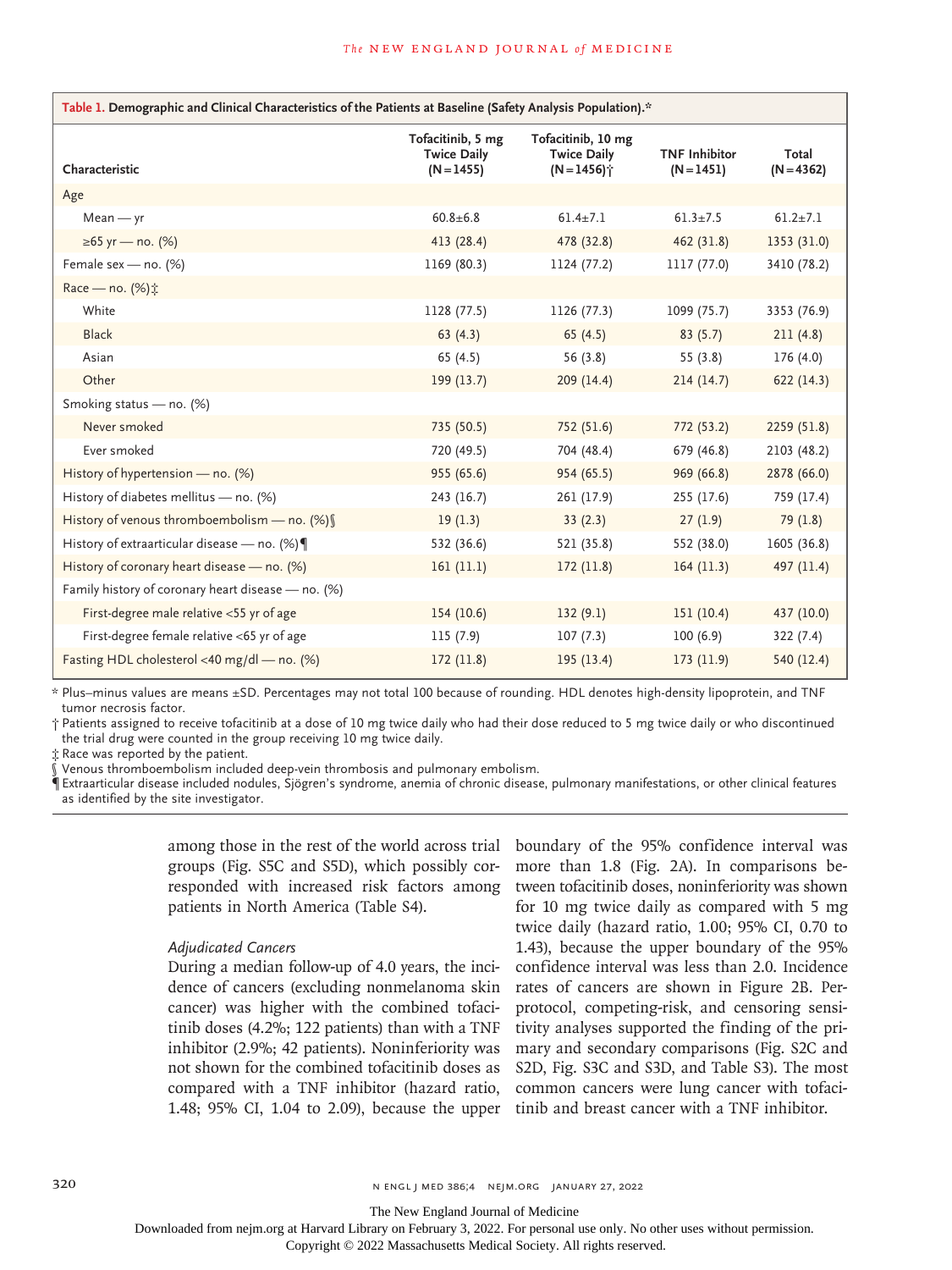

**Figure 1. Hazard Ratios and Incidence Rates for Adjudicated MACE (Safety Analysis Population, 60-Day On-Treatment Time).**

For patients assigned to receive tofacitinib at a dose of 10 mg twice daily who had their dose reduced to 5 mg twice daily, the data collected after patients had been switched to 5 mg twice daily were counted in the group receiving 10 mg twice daily. The number needed to harm (NNH) was the number of patient-years of exposure to tofacitinib required to have one additional major adverse cardiovascular event (MACE), relative to a tumor necrosis factor (TNF) inhibitor; calculations were performed post hoc. The NNH over a period of 5 years was the number of patients who would need to be treated for that duration with tofacitinib rather than with a TNF inhibitor to result in one additional MACE; calculations were performed post hoc. P values for the testing of the null hypotheses of no difference between treatments were for hypothesis generation and descriptive purposes only (post hoc). The P values were 0.14 for the combined tofacitinib doses as compared with a TNF inhibitor, 0.48 for tofacitinib at a dose of 10 mg twice daily as compared with tofacitinib at a dose of 5 mg twice daily, 0.33 for tofacitinib at a dose of 5 mg twice daily as compared with a TNF inhibitor, and 0.10 for tofacitinib at a dose of 10 mg twice daily as compared with a TNF inhibitor. The I bars represent 95% confidence intervals.

Over a period of 5.5 years, the estimated cumulative probability of cancers was 6.1% with the combined tofacitinib doses and 3.8% with a TNF inhibitor (Fig. S4C). The incidence rates of cancer were higher among patients 65 years of age or older than among those younger than 65 years of age and higher among those in North America than among those in the rest of the world (Fig. S6). The incidence rate was higher with tofacitinib than with a TNF inhibitor in North America.

#### **Secondary Safety End Points**

The most frequent adverse events and serious adverse events that emerged or worsened during treatment according to system organ class were infections and infestations. Upper respiratory tract infections, bronchitis, and urinary tract infections were the most common adverse events, and pneumonia the most common serious adverse event, across trial groups (Tables S5 and S6). Clinical laboratory abnormalities are described in the Supplementary Appendix, including in Table S7.

The New England Journal of Medicine

Downloaded from nejm.org at Harvard Library on February 3, 2022. For personal use only. No other uses without permission.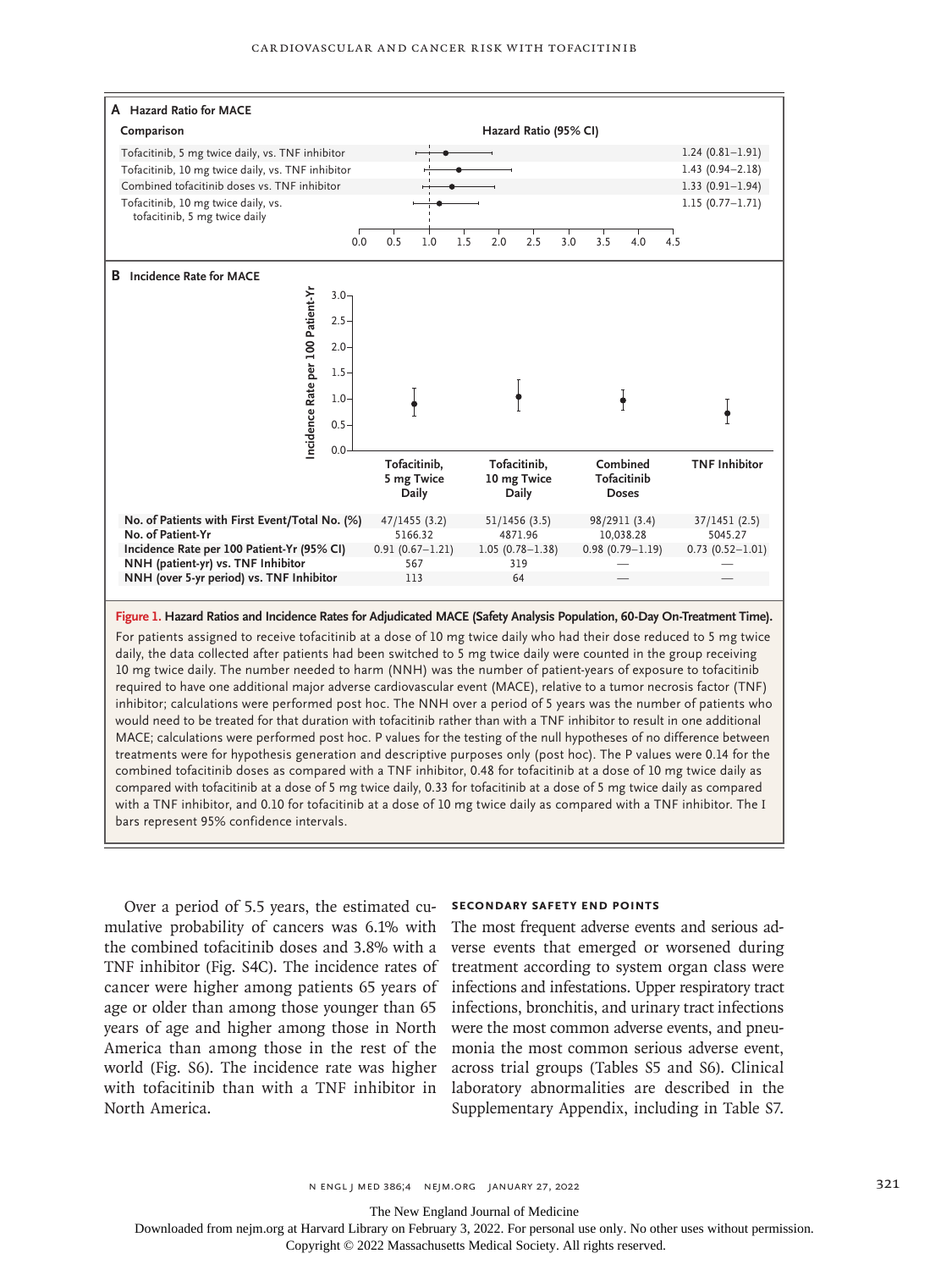#### **The NEW ENGLAND JOURNAL of MEDICINE**



#### **Figure 2. Hazard Ratios and Incidence Rates for Adjudicated Cancers, Excluding NMSC (Safety Analysis Population, Total-Time Analysis).**

For patients assigned to receive tofacitinib at a dose of 10 mg twice daily who had their dose reduced to 5 mg twice daily, the data collected after patients had been switched to 5 mg twice daily were counted in the group receiving 10 mg twice daily. The NNH was the number of patient-years of exposure to tofacitinib required to have one additional cancer, relative to a TNF inhibitor; calculations were performed post hoc. The NNH over a period of 5 years was the number of patients who would need to be treated for that duration with tofacitinib rather than with a TNF inhibitor to result in one additional cancer; calculations were performed post hoc. P values for the testing of the null hypotheses of no difference between treatments were for hypothesis generation and descriptive purposes only (post hoc). The P values were 0.03 for the combined tofacitinib doses as compared with a TNF inhibitor, 0.99 for tofacitinib at a dose of 10 mg twice daily as compared with tofacitinib at a dose of 5 mg twice daily, 0.05 for tofacitinib at a dose of 5 mg twice daily as compared with a TNF inhibitor, and 0.05 for tofacitinib at a dose of 10 mg twice daily as compared with a TNF inhibitor. The I bars represent 95% confidence intervals. NMSC denotes nonmelanoma skin cancer.

Serious adverse events and temporary or permanent discontinuations of a trial treatment due to adverse events are shown in Table 2. Adverse events (according to system organ class) leading to permanent discontinuation of a trial treatment are shown in Table S8.

Hazard ratios and incidence rates for adverse events of special interest and additional adverse events of interest are shown in Tables 2, S9, and S10. Serious infections were more frequent with with a TNF inhibitor. Adjudicated opportunistic

infections (including herpes zoster and tuberculosis) were more frequent with both tofacitinib doses than with a TNF inhibitor, primarily owing to the incidence of herpes zoster. All herpes zoster (nonserious and serious) and adjudicated herpes zoster were also more frequent with both tofacitinib doses than with a TNF inhibitor. Additional details about herpes zoster cases are provided in the Supplementary Appendix.

tofacitinib at a dose of 10 mg twice daily than quent with tofacitinib at a dose of 10 mg twice Adjudicated hepatic events were more fredaily than with a TNF inhibitor, primarily owing

322 **N ENGL | MED 386;4 NEIM.ORG JANUARY 27, 2022** 

The New England Journal of Medicine

Downloaded from nejm.org at Harvard Library on February 3, 2022. For personal use only. No other uses without permission.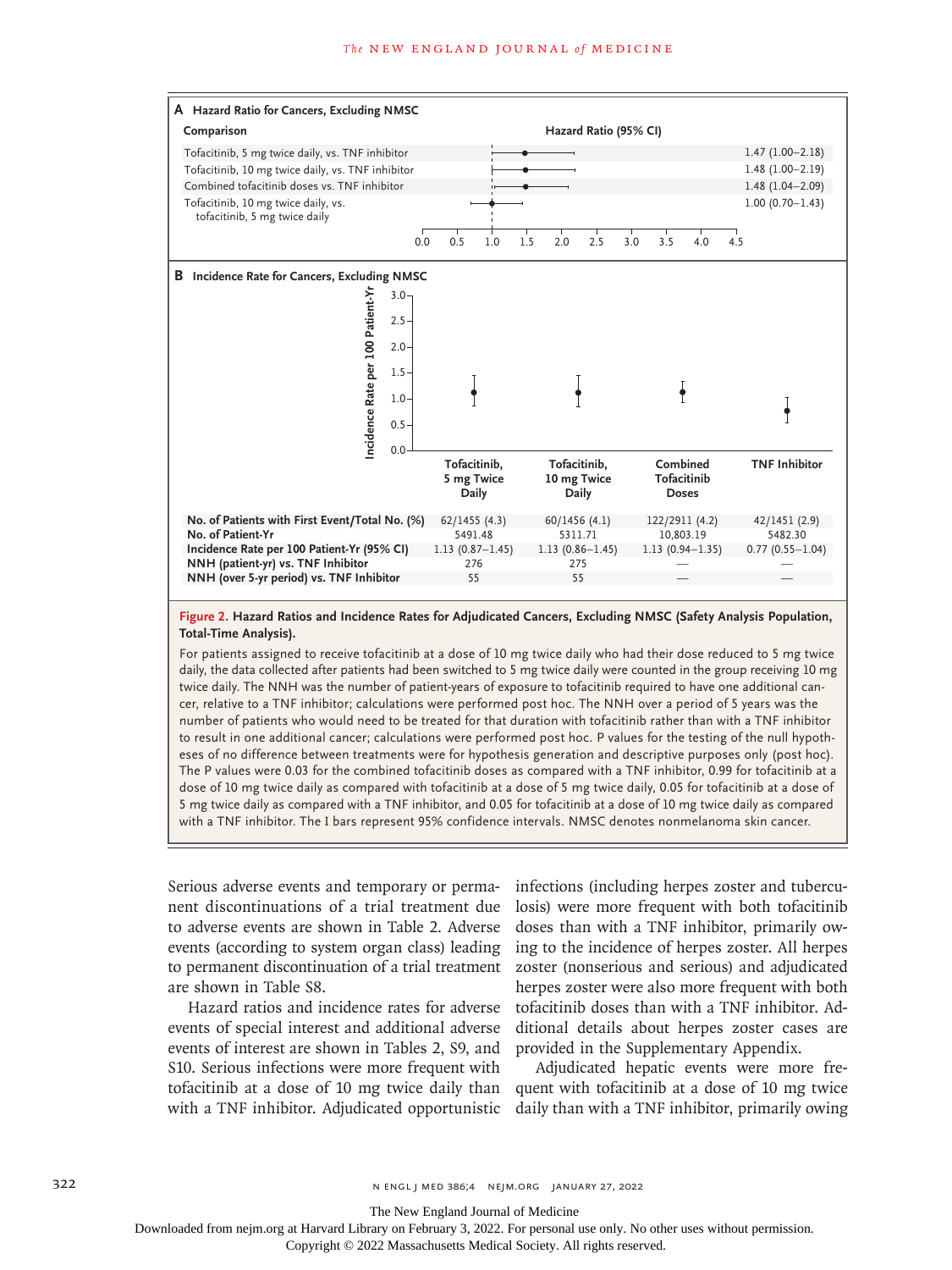| Table 2. Adverse Events (Safety Analysis Population, 28-Day On-Treatment Time).* |                                                         |                                                                       |                                      |  |  |
|----------------------------------------------------------------------------------|---------------------------------------------------------|-----------------------------------------------------------------------|--------------------------------------|--|--|
| Event                                                                            | Tofacitinib, 5 mg<br><b>Twice Daily</b><br>$(N = 1455)$ | Tofacitinib, 10 mg<br><b>Twice Daily</b><br>$(N = 1456)$ <sup>*</sup> | <b>TNF Inhibitor</b><br>$(N = 1451)$ |  |  |
| Adverse event - no. (%)                                                          | 1333 (91.6)                                             | 1344 (92.3)                                                           | 1308 (90.1)                          |  |  |
| Serious adverse event - no. (%)                                                  | 351(24.1)                                               | 390 (26.8)                                                            | 306(21.1)                            |  |  |
| Discontinuation of trial treatment due to adverse event - no. (%)                |                                                         |                                                                       |                                      |  |  |
| Permanent discontinuation:                                                       | 210(14.4)                                               | 304 (20.9)                                                            | 210(14.5)                            |  |  |
| Temporary discontinuation                                                        | 665 (45.7)                                              | 736 (50.5)                                                            | 576 (39.7)                           |  |  |
| Adverse events of special interest                                               |                                                         |                                                                       |                                      |  |  |
| Serious infection - no. (%)                                                      | 141(9.7)                                                | 169(11.6)                                                             | 119(8.2)                             |  |  |
| Hazard ratio vs. TNF inhibitor (95% CI)                                          | $1.17(0.92 - 1.50)$                                     | $1.48(1.17-1.87)$                                                     | Referent                             |  |  |
| Adjudicated opportunistic infection - no. $(%)$                                  | 39(2.7)                                                 | 44 (3.0)                                                              | 21(1.4)                              |  |  |
| Hazard ratio vs. TNF inhibitor (95% CI)                                          | $1.82$ (1.07-3.09)                                      | $2.17(1.29 - 3.66)$                                                   | Referent                             |  |  |
| All herpes zoster, serious and nonserious - no. $(\%)$                           | 180(12.4)                                               | 178 (12.2)                                                            | 58 (4.0)                             |  |  |
| Hazard ratio vs. TNF inhibitor (95% CI)                                          | $3.28(2.44 - 4.41)$                                     | $3.39(2.52 - 4.55)$                                                   | Referent                             |  |  |
| Adjudicated hepatic event - no. (%)                                              | 46(3.2)                                                 | 72 (4.9)                                                              | 35(2.4)                              |  |  |
| Hazard ratio vs. TNF inhibitor (95% CI)                                          | $1.29(0.83 - 2.00)$                                     | $2.14(1.43-3.21)$                                                     | Referent                             |  |  |
| Adjudicated NMSC - no. (%)                                                       | 31(2.1)                                                 | 33(2.3)                                                               | 16(1.1)                              |  |  |
| Hazard ratio vs. TNF inhibitor (95% CI)                                          | $1.90(1.04 - 3.47)$                                     | $2.16(1.19-3.92)$                                                     | Referent                             |  |  |
| Adjudicated pulmonary embolism - no. (%)                                         | 9(0.6)                                                  | 24(1.6)                                                               | 3(0.2)                               |  |  |
| Hazard ratio vs. TNF inhibitor (95% CI)                                          | 2.93 (0.79-10.83)                                       | $8.26(2.49 - 27.43)$                                                  | Referent                             |  |  |
| Adjudicated DVT - no. (%)                                                        | 11(0.8)                                                 | 15(1.0)                                                               | 7(0.5)                               |  |  |
| Hazard ratio vs. TNF inhibitor (95% CI)                                          | $1.54(0.60 - 3.97)$                                     | $2.21(0.90 - 5.43)$                                                   | Referent                             |  |  |
| Adjudicated VTE - no. (%)                                                        | 17(1.2)                                                 | 34(2.3)                                                               | 10(0.7)                              |  |  |
| Hazard ratio vs. TNF inhibitor (95% CI)                                          | $1.66(0.76 - 3.63)$                                     | $3.52$ (1.74-7.12)                                                    | Referent                             |  |  |
| Adjudicated death from any cause - no. (%)                                       | 26(1.8)                                                 | 39(2.7)                                                               | 17(1.2)                              |  |  |
| Hazard ratio vs. TNF inhibitor (95% CI)                                          | $1.49(0.81 - 2.74)$                                     | $2.37(1.34 - 4.18)$                                                   | Referent                             |  |  |

\* Shown are adverse events that emerged or worsened during the 28-day on-treatment period, which was defined as the minimum of the date of last contact or the date of the last dose of a trial treatment plus 28 days. DVT denotes deep-vein thrombosis, NMSC nonmelanoma skin cancer, and VTE venous thromboembolism.

† For patients assigned to receive tofacitinib at a dose of 10 mg twice daily who had their dose reduced to 5 mg twice daily, the data collected after patients had been switched to 5 mg twice daily were counted in the group receiving 10 mg twice daily.

‡ Data are based on the adverse-event and disposition case-report forms.

At the discretion of the investigator, discontinuations of trial medication were allowed, not to exceed 2 months, for safety issues.

¶ Also included are opportunistic herpes zoster and tuberculosis events.

‖ Included are herpes zoster adjudicated as an opportunistic infection and nonadjudicated herpes zoster events.

with tofacitinib than with a TNF inhibitor (Tables 2 and S11). No events were adjudicated as being definite or highly likely cases of drug-induced liver injury.

more frequent with both tofacitinib doses than (Table S12). with a TNF inhibitor. Adjudicated venous throm-

to greater abnormalities on liver-function tests more frequent with tofacitinib at a dose of 10 Adjudicated nonmelanoma skin cancer was across trial groups was cardiovascular events mg twice daily than with a TNF inhibitor. Hazard ratios for adjudicated pulmonary embolism were more than 1, but 95% confidence intervals were wide. The main cause of adjudicated death

boembolism and death from any cause were ally similar between tofacitinib doses, except for Adverse events of special interest were gener-

The New England Journal of Medicine

Downloaded from nejm.org at Harvard Library on February 3, 2022. For personal use only. No other uses without permission.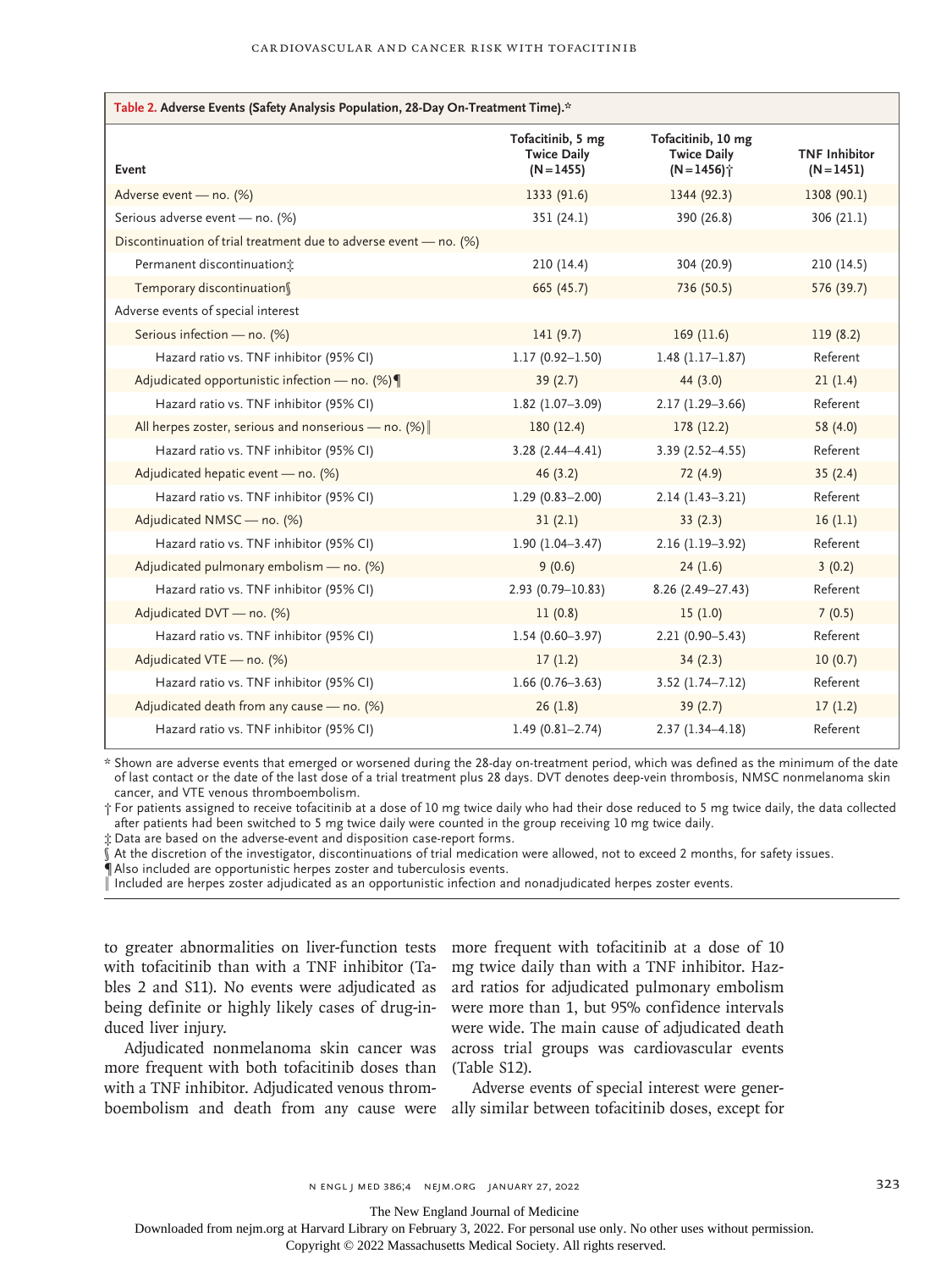

#### **Figure 3. Least-Squares Mean Change from Baseline in SDAI Score (Full Analysis Population, On-Treatment Time).**

Simplified Disease Activity Index (SDAI) scores range from 0 to 100, with higher scores indicating more disease activity.<sup>17-19</sup> For patients assigned to receive tofacitinib at a dose of 10 mg twice daily who had their dose reduced to 5 mg twice daily, the data collected after patients had been switched to 5 mg twice daily were counted in the group receiving 10 mg twice daily. Data were derived from a mixed model for repeated measures, with fixed effects for trial group, visit, interaction between trial group and visit, baseline value, and interaction between baseline value and visit, without imputation for missing values. A common heterogeneous compound symmetry covariance matrix was used. The 95% confidence intervals (indicated by I bars) for all efficacy data were not adjusted for multiplicity and therefore should not be used to infer treatment effects. On-treatment time includes data on or before the trial treatment end date. Only visits

> serious infections, adjudicated hepatic events, pulmonary embolism, and venous thromboembolism, which were more frequent with 10 mg twice daily. Serum lipid levels were higher with both tofacitinib doses than with a TNF inhibitor through trial completion (Figs. S7 and S8); blood pressure values were generally similar across trial groups (Fig. S9).

# **Efficacy End Points and Patient-Reported Outcomes**

Efficacy was similar across treatments, with decreases (improvements) in the SDAI score and MACE and cancers occurred more often with of SDAI-defined low disease activity and remis-trial that included patients with rheumatoid ar-

sion observed from month 2 (first postbaseline assessment) and sustained through trial completion (Figs. 3 and S10). Post hoc supportive analyses that accounted for missing values yielded similar results for the incidence of SDAI-defined low disease activity and remission (Fig. S11). Similar improvements were observed for all other efficacy end points and patient-reported outcomes (data not shown).

# Discussion

the HAQ-DI score and increases in the incidence tofacitinib than with a TNF inhibitor in this

324 **N ENGL | MED 386;4 NEIM.ORG JANUARY 27, 2022** 

The New England Journal of Medicine

Downloaded from nejm.org at Harvard Library on February 3, 2022. For personal use only. No other uses without permission.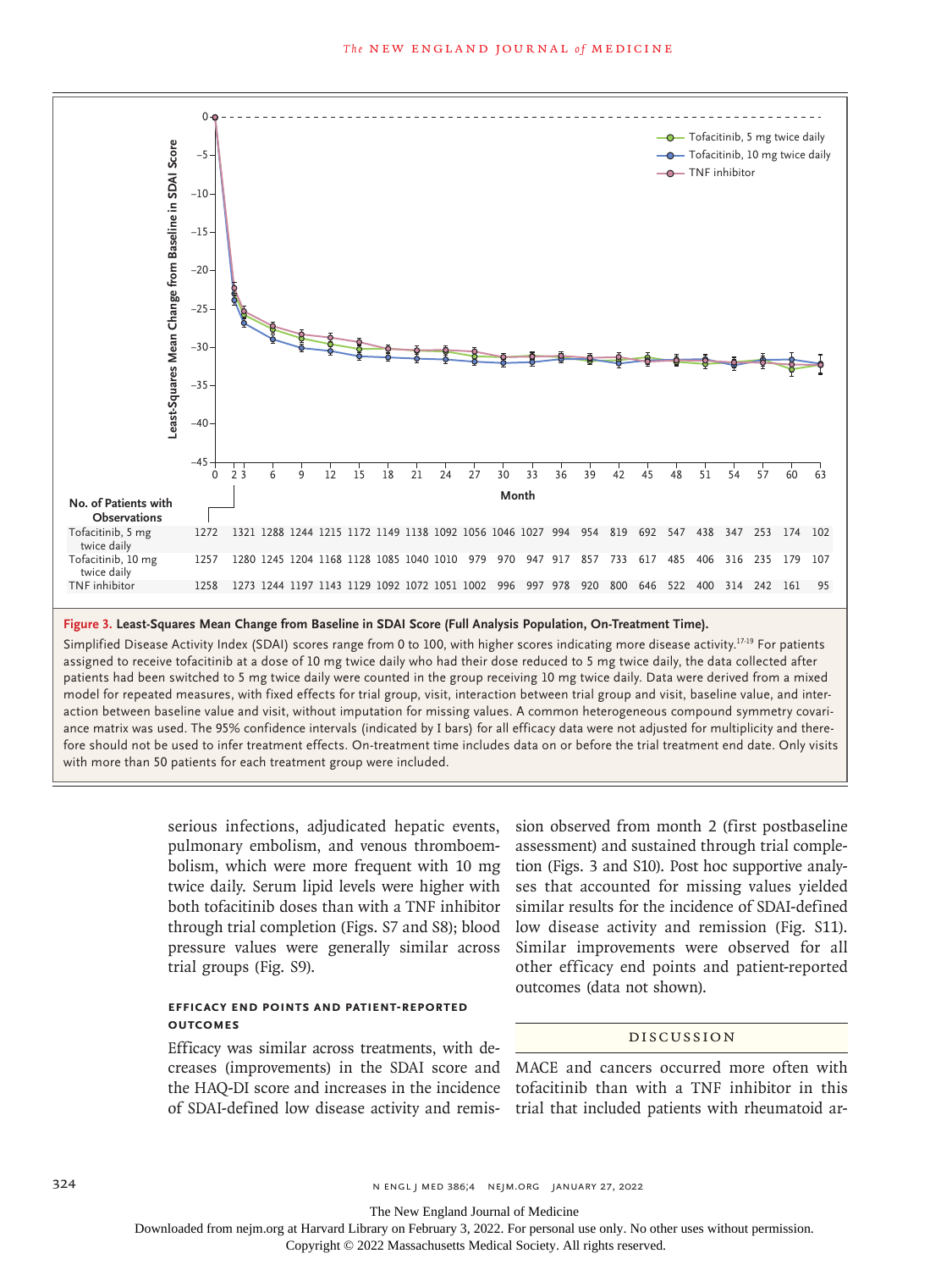thritis who were 50 years of age or older and had at least one additional cardiovascular risk factor. For MACE and cancers (coprimary end points), noninferiority was not shown for the combined tofacitinib doses as compared with a TNF inhibitor. Adjudicated opportunistic infections (including herpes zoster), all herpes zoster (nonserious and serious), and adjudicated nonmelanoma skin cancer occurred more often with both tofacitinib doses than with a TNF inhibitor. The incidences of death from any cause and of pulmonary embolism were higher with tofacitinib at a dose of 10 mg twice daily than with a TNF inhibitor, which led to the switch in the tofacitinib dose from 10 twice daily to 5 mg twice daily during the trial.

In terms of age and sex, patients in our trial were generally representative of the broader population of patients participating in rheumatoid arthritis trials (Tables S4 and S13), with underrepresentation of Black patients with rheumatoid arthritis, as has been observed for other trials.25 In prespecified subgroup analyses, differences in the risk of MACE and cancers between tofacitinib and a TNF inhibitor were more pronounced in patients 65 years of age or older than in younger patients.

Patients with rheumatoid arthritis are at higher risk for MACE and cancers than are persons in the general population. $26,27$  For MACE, this may be due to systemic inflammation and traditional risk factors,<sup>28</sup> whereas for cancers, potential factors include chronic inflammation, common environmental and genetic factors between cancer and rheumatoid arthritis, or immunosuppressive treatments for rheumatoid arthritis.29 In patients without rheumatoid arthritis who have a high inflammatory risk, targeting inflammation has been shown to reduce the incidence of cardiovascular events; similarly, TNF inhibitors appear to decrease the risk of cardiovascular events among patients with rheumatoid arthritis.30,31 This trial showed increased lipid levels with tofacitinib, which are caused by reduced cholesterol ester catabolism $14$  that has not previously been associated with an increased risk of MACE.32 Because there were no other control groups in ORAL Surveillance, the incidences of MACE and cancers could not be compared with the incidences with conventional

synthetic DMARDs, other biologic DMARDs, or no treatment.

Efficacy was similar across trial groups, with improvements from month 2 and sustained through trial completion, findings that raise the question of the risk–benefit assessment. In this trial, the number needed to harm for tofacitinib at a dose of 5 mg twice daily (FDA-approved dose for rheumatoid arthritis) relative to a TNF inhibitor was 567 patient-years for MACE and 276 patient-years for cancers, which meant that during 5 years of treatment, 113 and 55 patients would need to be treated with tofacitinib at a dose of 5 mg twice daily rather than with a TNF inhibitor to result in one additional MACE and cancer, respectively.

Strengths of this trial included a large patient cohort followed for up to 6 years, with 16,448 patient-years of exposure; up to 50% of the patients across treatments were followed for at least 48 months. These data provide a better understanding of the safety and efficacy of tofacitinib and TNF inhibitors in patients with rheumatoid arthritis who are 50 years of age or older and have at least one additional cardiovascular risk factor.

Limitations of the trial include the open-label design, high rates of discontinuation of trial treatment, a lack of other control groups, and the use of adalimumab in North America and etanercept in the rest of the world. This trial was not powered to compare the risk of venous thromboembolism across treatments. It is also unclear whether the risks are specific to this patient population and to tofacitinib as compared with other JAK inhibitors and whether the relative risk differed between adalimumab and etanercept. Analyses were not adjusted for multiple comparisons.

Taken together, these results show the higher risk of MACE and cancers with tofacitinib than with TNF inhibitors. The efficacies of tofacitinib and TNF inhibitors were similar across multiple outcomes.

Supported by Pfizer.

Disclosure forms provided by the authors are available with the full text of this article at NEJM.org.

A data sharing statement provided by the authors is available with the full text of this article at NEJM.org.

We thank Jennifer Arnold, Ph.D., and Anthony G. McCluskey, Ph.D., of CMC Connect, McCann Health Medical Communications, for medical writing support.

The New England Journal of Medicine

Downloaded from nejm.org at Harvard Library on February 3, 2022. For personal use only. No other uses without permission.